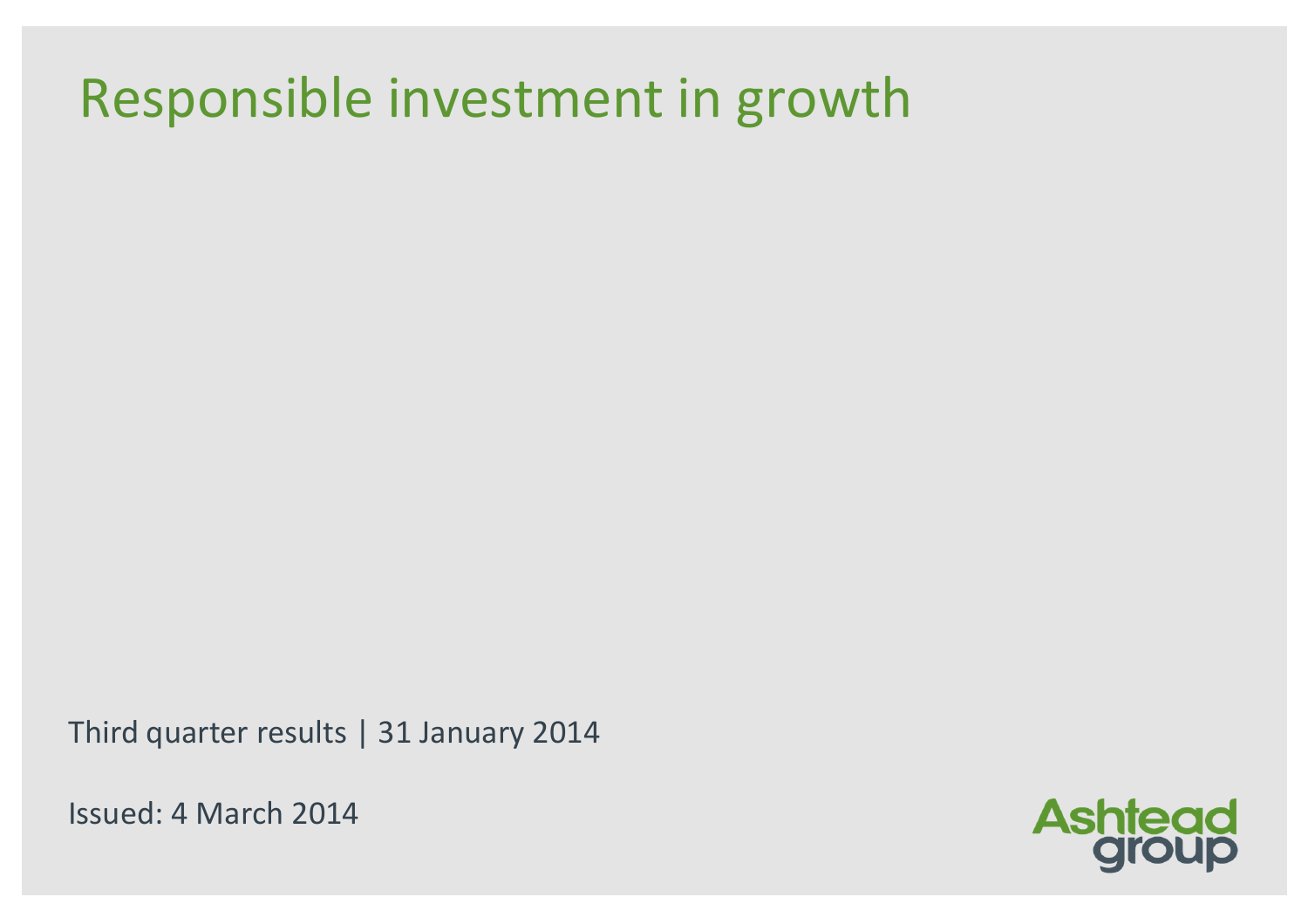### Legal notice

This presentation has been prepared to inform investors and prospective investors in the secondary markets about the Group and does not constitute an offer ofsecurities or otherwise constitute an invitation or inducement to any person to underwrite, subscribe for or otherwise acquire securities in Ashtead Group plc or any of its subsidiary companies.

The presentation contains forward looking statements which are necessarily subject to risks and uncertainties because they relate to future events. Our business and operations are subject to a variety of risks and uncertainties, many of which are beyond our controland, consequently, actual results may differ materially from those projected by any forward looking statements.

Some of the factors which may adversely impact some of these forward looking statements are discussed in the Principal Risks and Uncertainties section on pages 18–19 of the Group's Annual Report and Accounts for the year ended 30 April 2013 and in the unaudited results for the third quarter ended 31 January 2014 under "Current trading and outlook" and "Principal risks and uncertainties". Both these reports may be viewed on the Group's website at **www.ashtead-group.com**

This presentation contains supplemental non-GAAP financial and operating information which the Group believes provides valuable insight into the performance of the business. Whilst this information is considered as important, it should be viewed as supplemental to the Group's financial results prepared in accordance with International Financial Reporting Standards and not as a substitute for them.

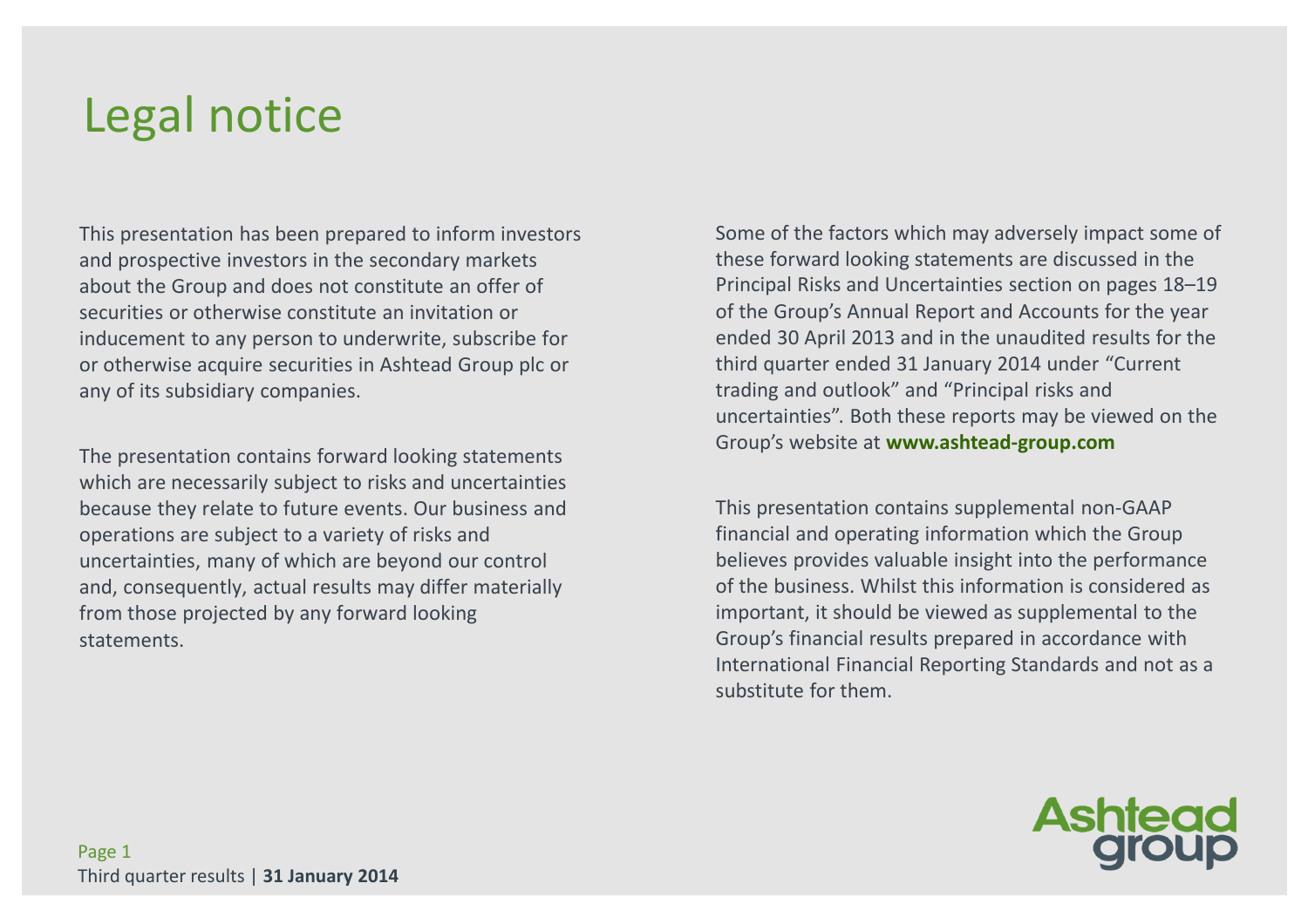### **Overview**

- **Continue to execute a responsible growth strategy**
- Revenue growth<sup>1</sup> of 23% year to date and 22% for the quarter
- Record nine month pre-tax profit of £293m, up 51% at constant exchange rates
- $\bullet$ Group EBITDA margins rise to 43% (2013: 39%)
- $\bullet$ Group RoI of 18% (2013: 15%)
- Net debt to EBITDA leverage<sup>1</sup> of 2.0 times (2013: 2.2 times)
- $\bullet$ Continue to focus on organic growth with £564m (2013: £427m) of capital expenditure

 $1$  At constant exchange rates

Page 2Third quarter results | **31 January 2014**

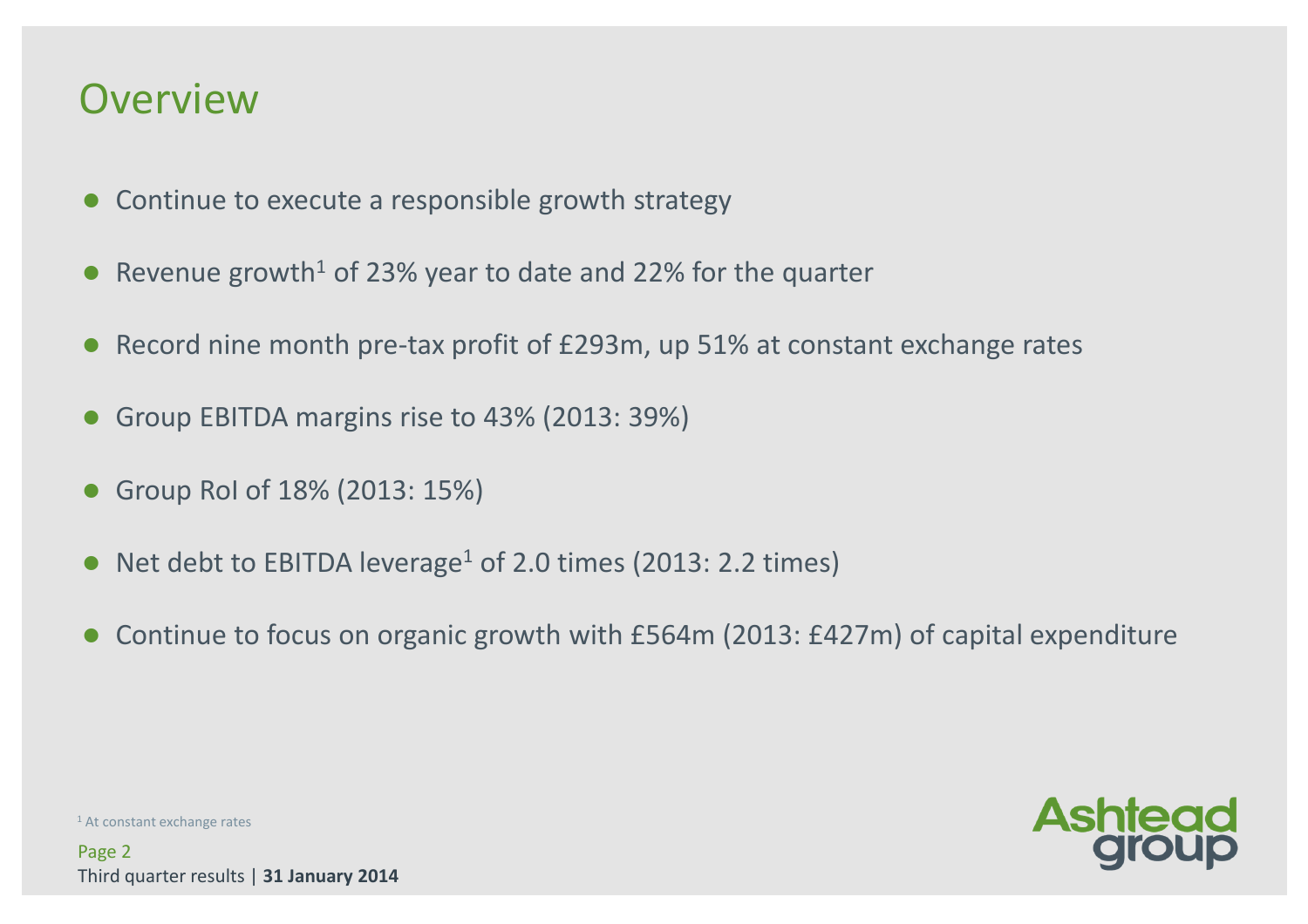### Q3 Group revenue and profit

|                                           | Q <sub>3</sub> |       |                     |  |
|-------------------------------------------|----------------|-------|---------------------|--|
| (fm)                                      | 2014           | 20131 | Change <sup>2</sup> |  |
| <b>Revenue</b>                            | 400            | 334   | 22%                 |  |
| - of which rental                         | 354            | 295   | 22%                 |  |
| <b>Operating costs</b>                    | (238)          | (213) | 14%                 |  |
| <b>EBITDA</b>                             | 162            | 121   | 37%                 |  |
| Depreciation                              | (70)           | (57)  | 25%                 |  |
| <b>Operating profit</b>                   | 92             | 64    | 48%                 |  |
| Net interest                              | (12)           | (11)  | 16%                 |  |
| <b>Profit before tax and amortisation</b> | 80             | 53    | 54%                 |  |
| Earnings per share (p)                    | 10.1           | 6.8   | 51%                 |  |
| <b>Margins</b>                            |                |       |                     |  |
| - EBITDA                                  | 41%            | 36%   |                     |  |
| - Operating profit                        | 23%            | 19%   |                     |  |

*1 Prior year figures restated for the adoption of IAS19 'Employee Benefits' revised*

*2 At constant exchange rates*

*3 The results in the table above are the Group's underlying results and are stated before exceptionals, intangible amortisation and fair value remeasurements*

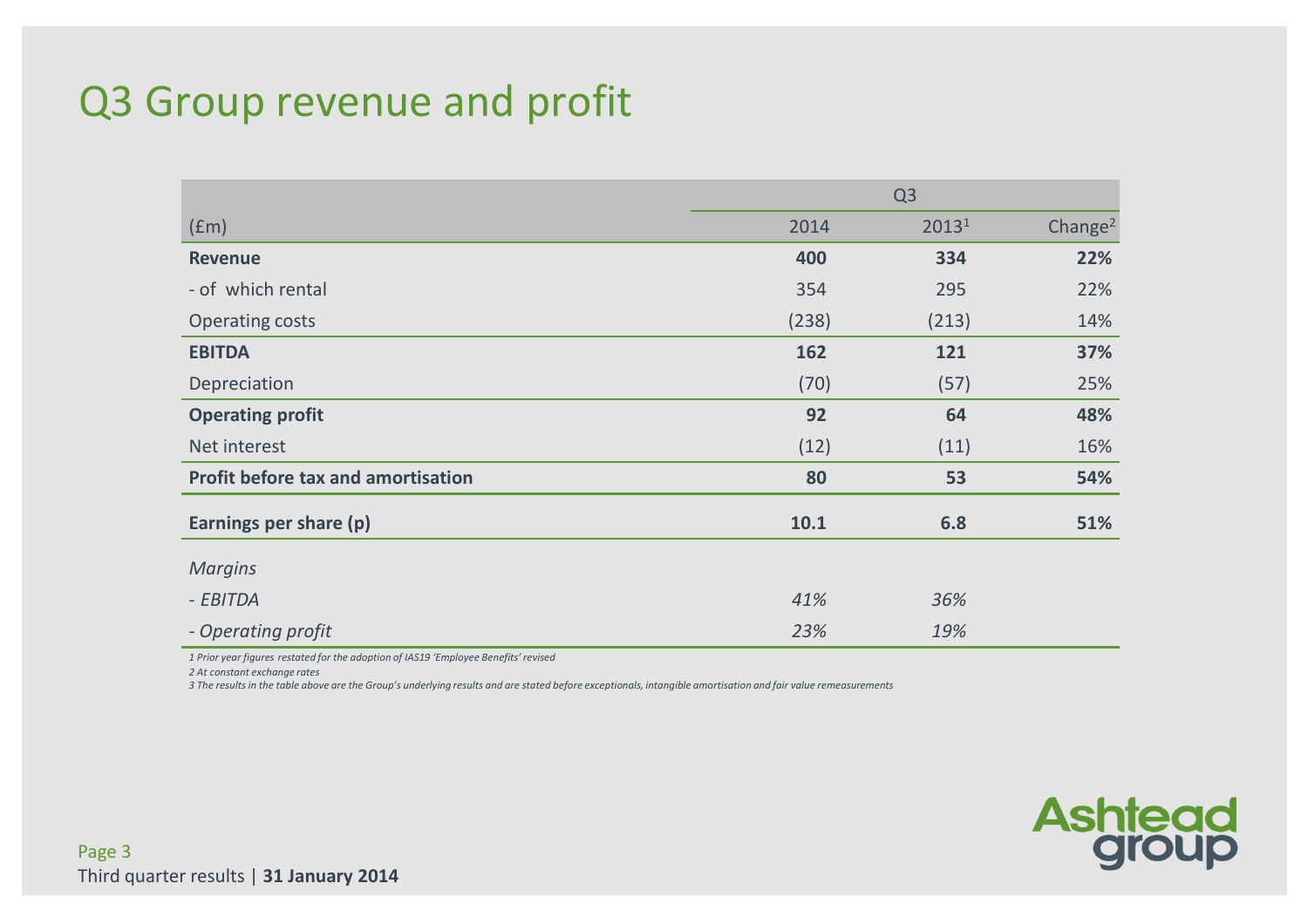### Nine months Group revenue and profit

|                                           | Nine months |       |                     |  |  |
|-------------------------------------------|-------------|-------|---------------------|--|--|
| (fm)                                      | 2014        | 20131 | Change <sup>2</sup> |  |  |
| <b>Revenue</b>                            | 1,250       | 1,014 | 23%                 |  |  |
| - of which rental                         | 1,120       | 900   | 24%                 |  |  |
| <b>Operating costs</b>                    | (719)       | (617) | 16%                 |  |  |
| <b>EBITDA</b>                             | 531         | 397   | 33%                 |  |  |
| Depreciation                              | (204)       | (170) | 21%                 |  |  |
| <b>Operating profit</b>                   | 327         | 227   | 43%                 |  |  |
| Net interest                              | (34)        | (34)  |                     |  |  |
| <b>Profit before tax and amortisation</b> | 293         | 193   | 51%                 |  |  |
| Earnings per share (p)                    | 36.8        | 24.4  | 50%                 |  |  |
| <b>Margins</b>                            |             |       |                     |  |  |
| - EBITDA                                  | 43%         | 39%   |                     |  |  |
| - Operating profit                        | 26%         | 22%   |                     |  |  |

*1 Prior year figures restated for the adoption of IAS19 'Employee Benefits' revised*

*2 At constant exchange rates*

*3 The results in the table above are the Group's underlying results and are stated before exceptionals, intangible amortisation and fair value remeasurements*

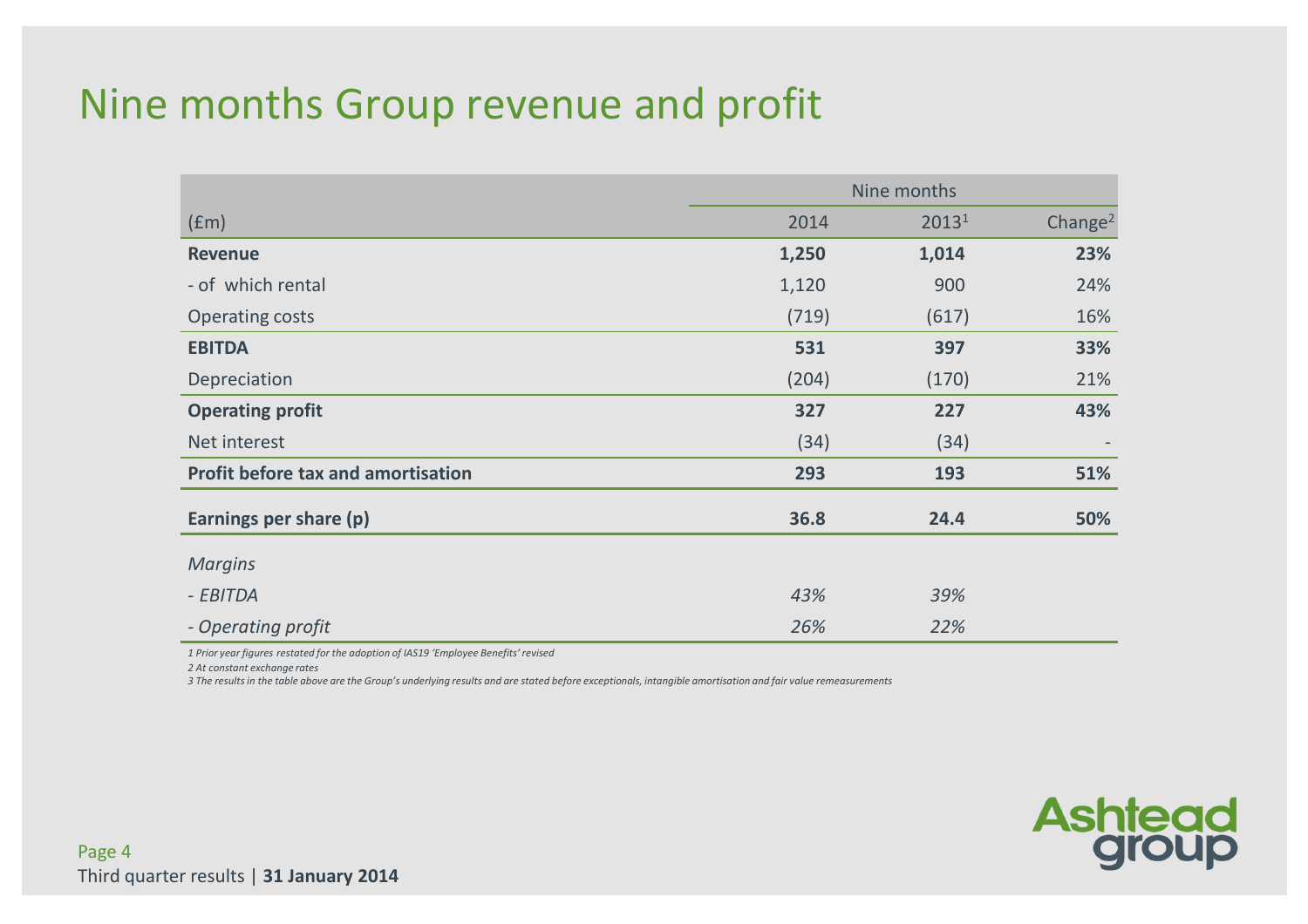### Net debt and leverage

Net debt to EBITDA continues to reduce despite the fleet investment

| (fm)                                          | Jan<br>2014    | Jan<br>2013    |
|-----------------------------------------------|----------------|----------------|
| Net debt at 30 April                          | 1,014          | 854            |
| <b>Translation impact</b>                     | (63)           | 21             |
| <b>Opening debt at closing exchange rates</b> | 951            | 875            |
| Change from cash flows                        | 310            | 195            |
| Debt acquired                                 | $\overline{2}$ |                |
| Non-cash movements                            | 3              | $\overline{7}$ |
| Net debt at period end                        | 1,266          | 1,077          |
| Comprising:                                   |                |                |
| First lien senior secured bank debt           | 712            | 766            |
| Second lien secured notes                     | 552            | 309            |
| Finance lease obligations                     | 5              | 3              |
| Cash in hand                                  | (3)            | (1)            |
| <b>Total net debt</b>                         | 1,266          | 1,077          |
| Net debt to EBITDA leverage* (x)              | 2.0            | 2.2            |



#### **Interest**

Floating rate: 56%44% Fixed rate:



\* At constant exchange rates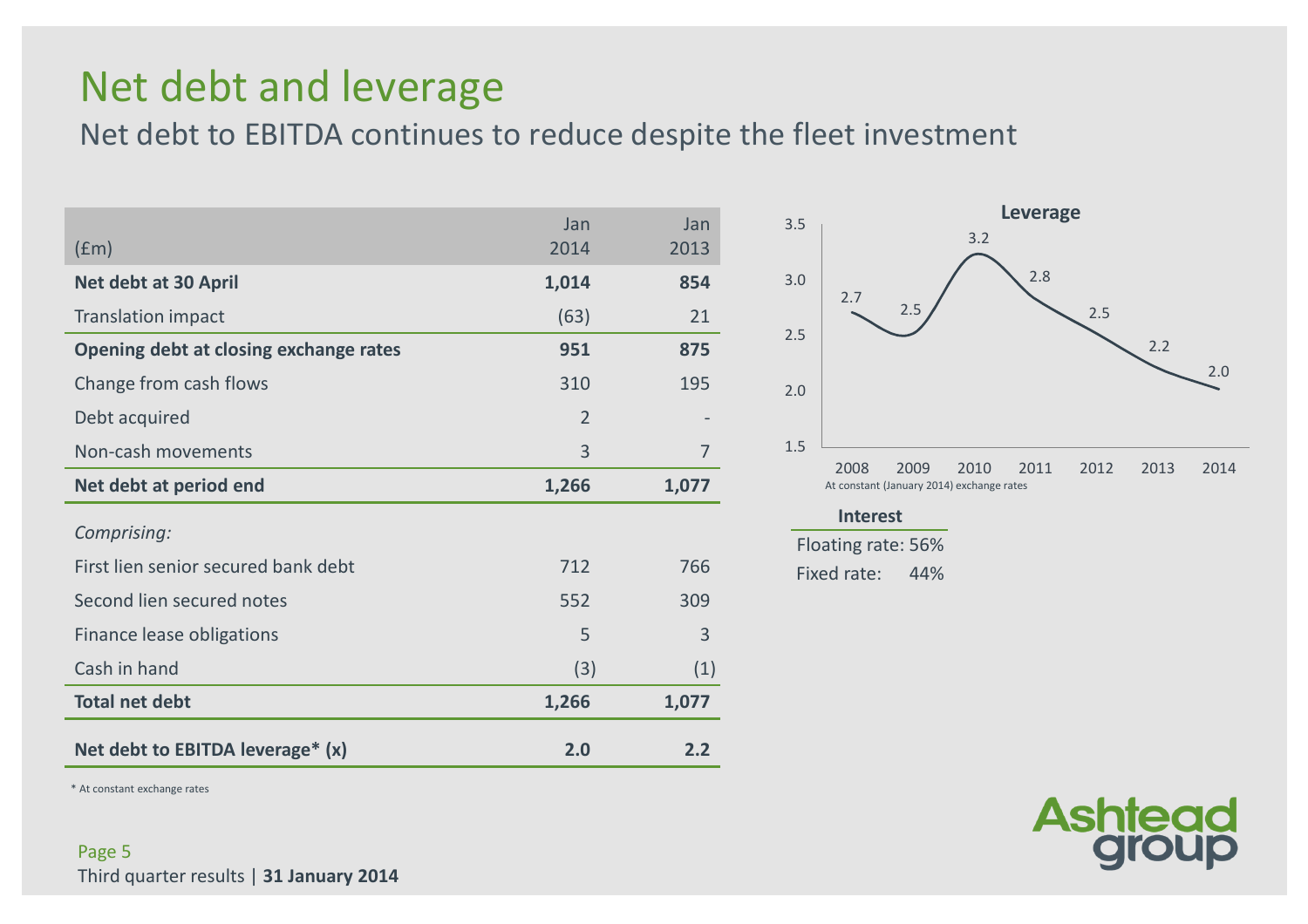### Sunbelt revenue drivers

### Continuation of strong performance in both volume and yield



Page 6Third quarter results | **31 January 2014**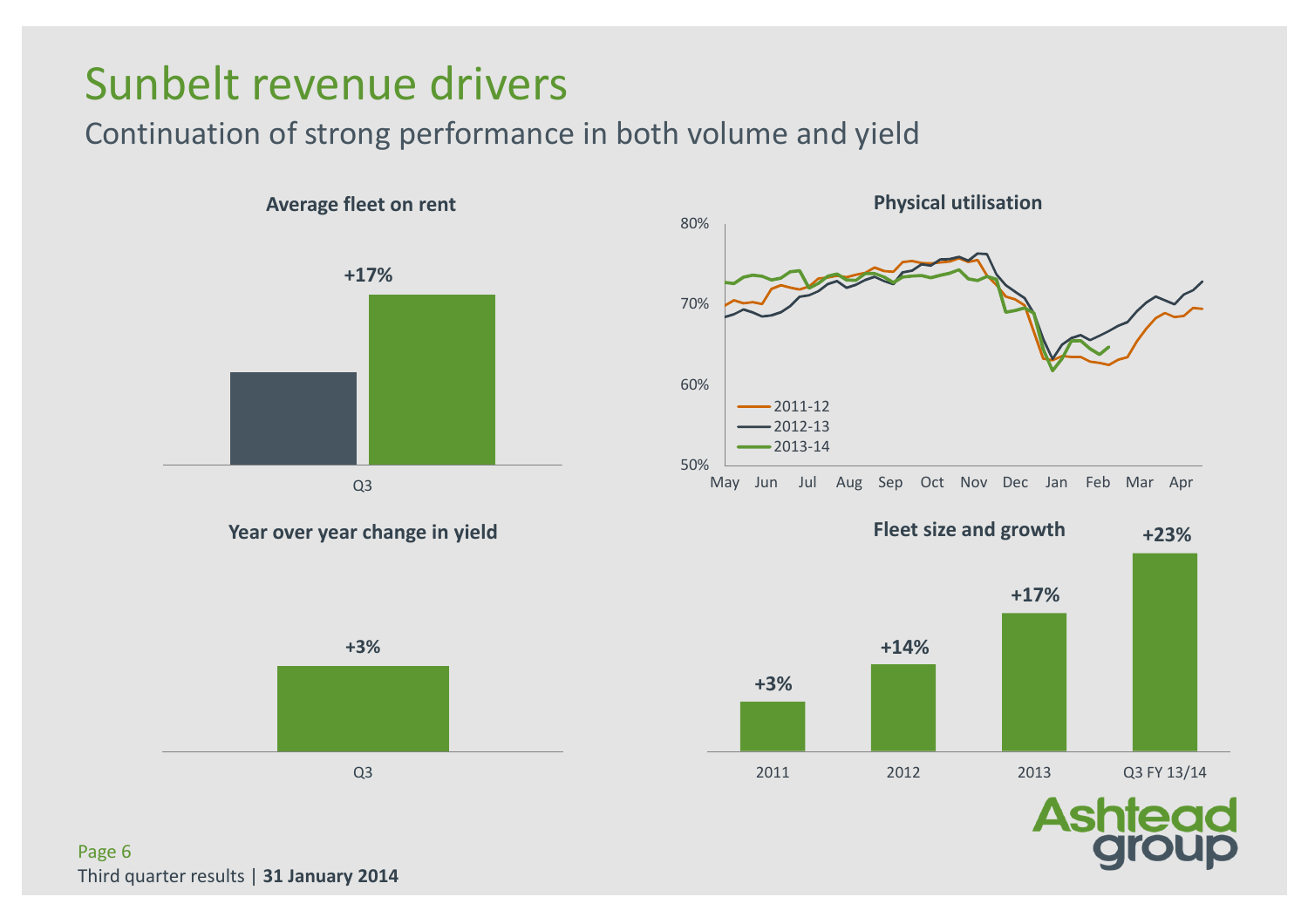### Well established pattern of volume and yield progression

**Year on year average fleet on rent growth (%)**





**Ashtead** 

Page 7Third quarter results | **31 January 2014**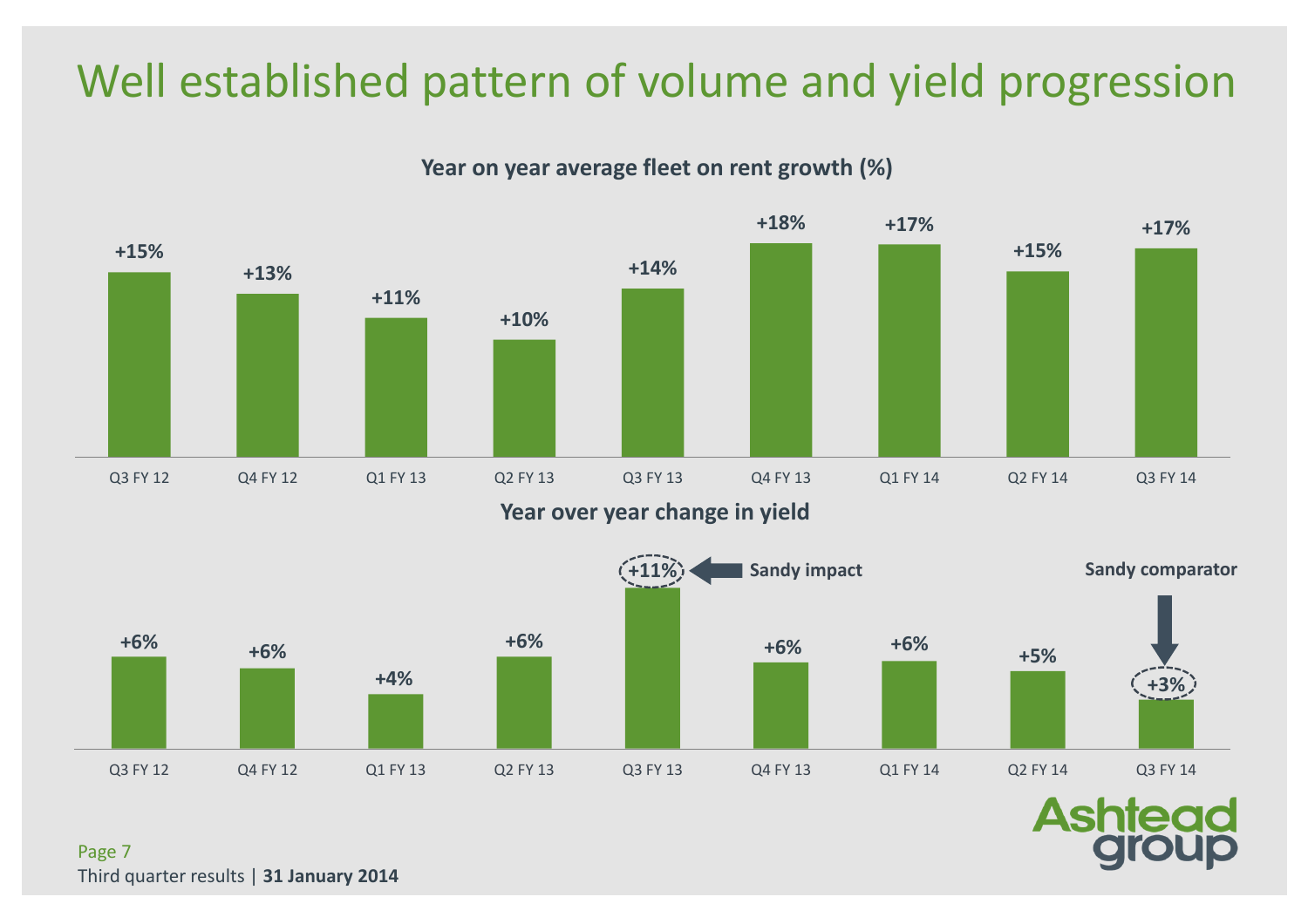# Continued progression in store maturity

### Underpins RoI and margin evolution



#### **EBITDA margin**

**RoI**



| <b>Location size</b> | <b>Fleet</b>    | <b>Number</b> |      | <b>Operating margin</b> |      | Rol  |      |  |
|----------------------|-----------------|---------------|------|-------------------------|------|------|------|--|
|                      |                 | 2008          | 2014 | 2008                    | 2014 | 2008 | 2014 |  |
| Extra large          | $> $15$ million | 14            | 41   | 37%                     | 40%  | 26%  | 28%  |  |
| Large                | $> $10$ million | 35            | 69   | 35%                     | 36%  | 25%  | 25%  |  |
| <b>Medium</b>        | $>$ \$5 million | 174           | 184  | 30%                     | 32%  | 22%  | 23%  |  |
| <b>Small</b>         | $<$ \$5 million | 115           | 68   | 24%                     | 26%  | 19%  | 18%  |  |

Note: 2008 reflects prior peak performance post the acquisition of NationsRent

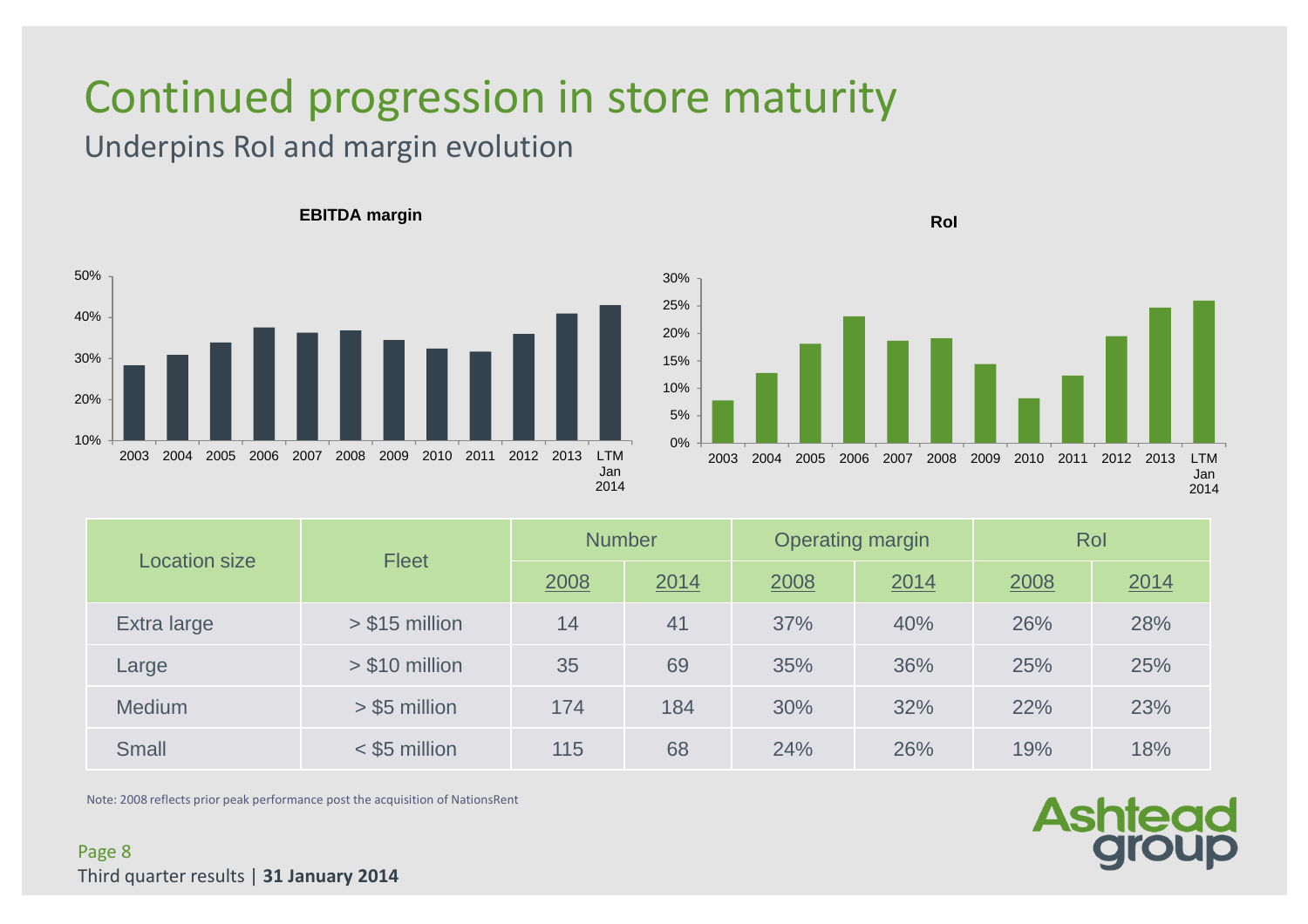### A-Plant revenue drivers

Rental revenue growth of 33% benefitted from acquisitions – 18% excluding Eve



#### **Average fleet on rent**



Note: Amounts include acquisitions and Q1 has been restated



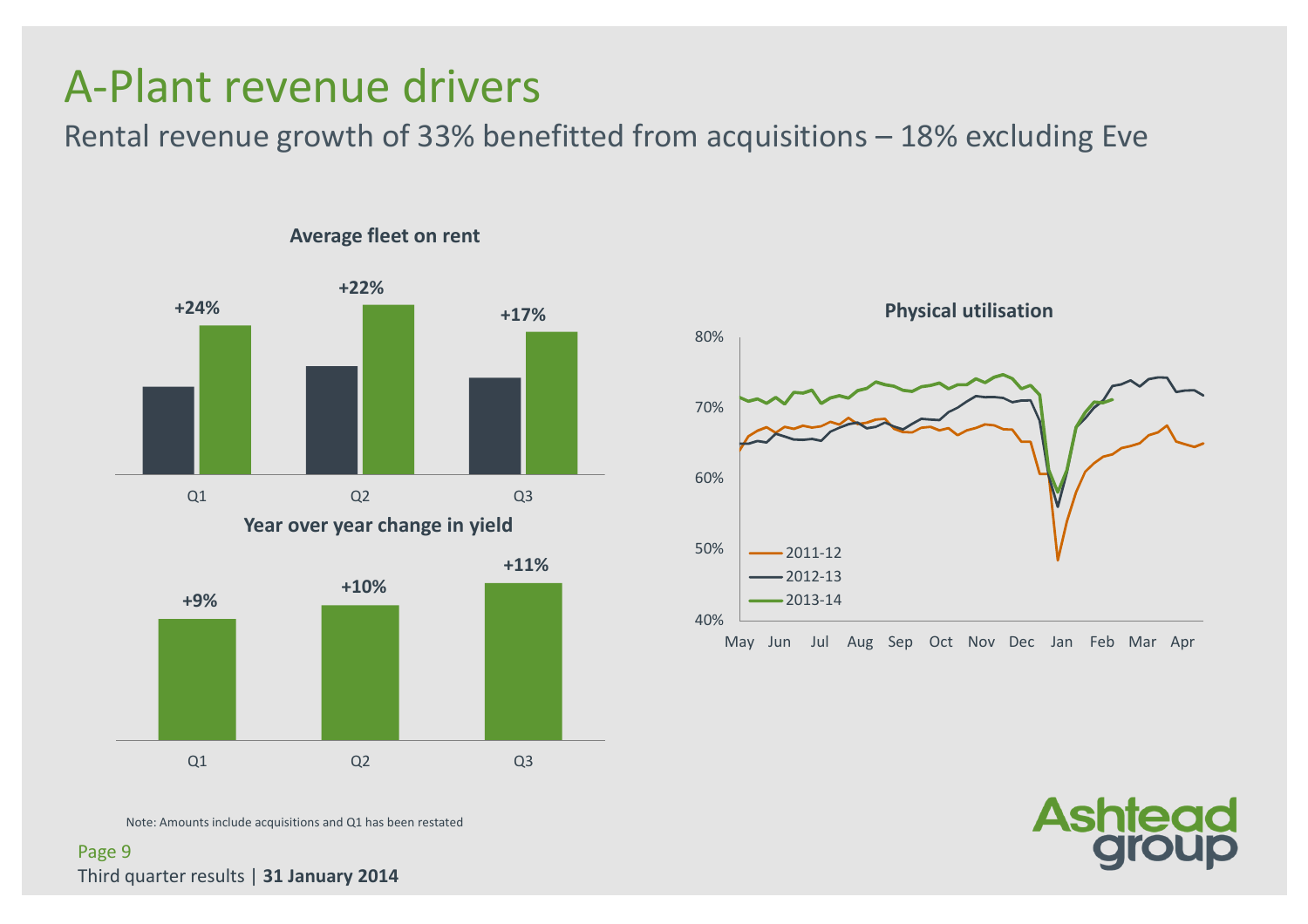### Group capex guidance

|                                 |             | 2012/13 |              |             | 2013/14 guidance |              |  |  |  |
|---------------------------------|-------------|---------|--------------|-------------|------------------|--------------|--|--|--|
|                                 | Replacement | Growth  | <b>Total</b> | Replacement | Growth           | <b>Total</b> |  |  |  |
| Sunbelt (\$m)                   | 330         | 384     | 714          | 275         | 585              | 860          |  |  |  |
|                                 |             |         |              |             |                  |              |  |  |  |
| Sunbelt (£m)                    | 212         | 246     | 458          | 172         | 366              | 538          |  |  |  |
| A-Plant                         | 51          | 12      | 63           | 50          | 30               | 80           |  |  |  |
| Rental equipment                | 263         | 258     | 521          | 222         | 396              | 618          |  |  |  |
| Other, mainly delivery vehicles |             |         | 59           |             |                  | 82           |  |  |  |
|                                 |             |         | 580          |             |                  | 700          |  |  |  |

#### 2014/15 outline

- $\bullet$ Percentage growth in rental fleet in low to mid teens
- $\bullet$ Broadly similar overall spend subject to 2015/16 outlook and replacement

Note: i) The growth proportion is estimated on the basis of the assumption that replacement capital expenditure in any period is equal to the original cost of the equipment soldii) Other includes delivery vehicle replacement

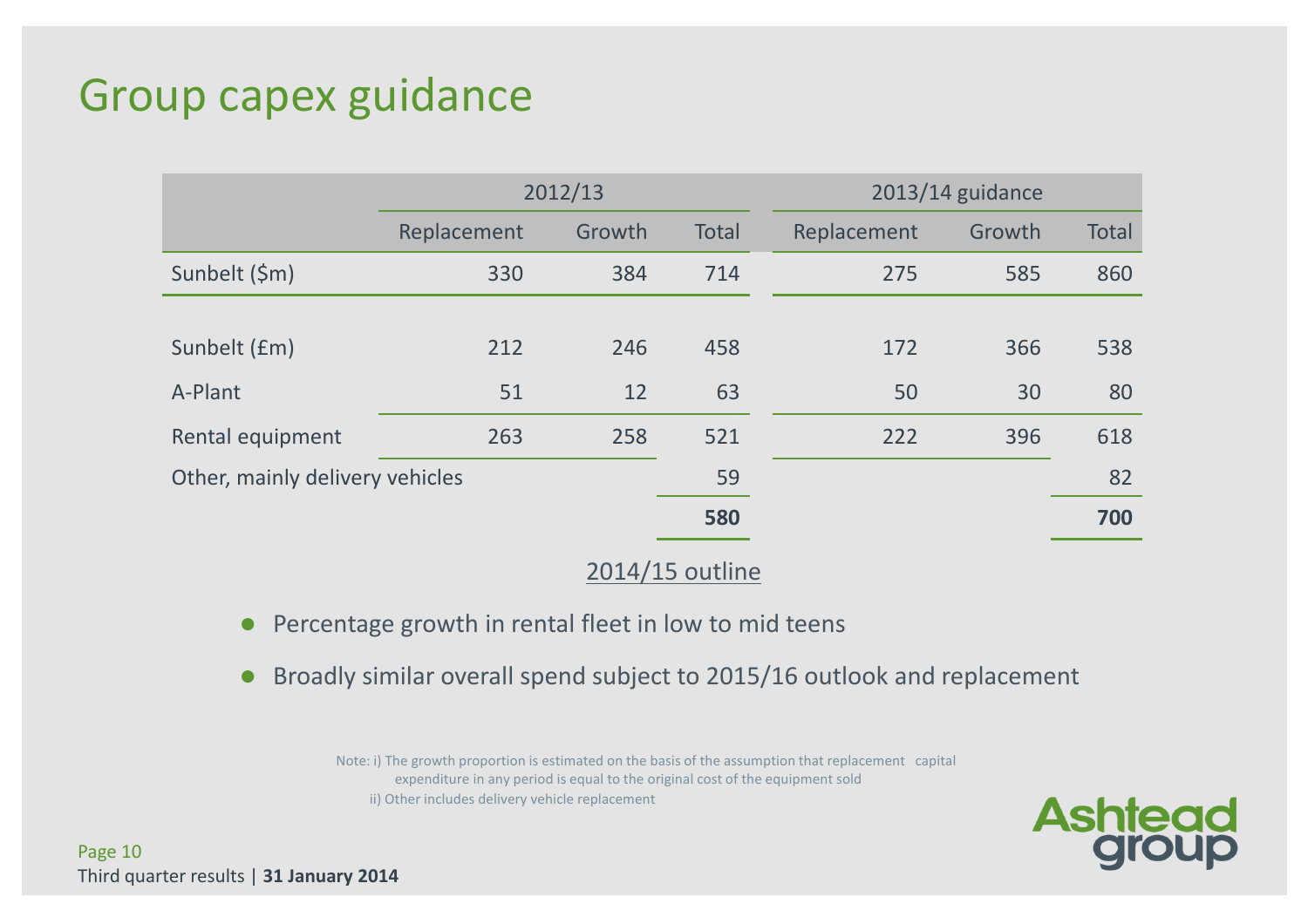### Summary

- Momentum in the business continues with improving end markets
- Organic growth remains our focus, supplemented by greenfields and small bolt-ons
- $\bullet$ Responsible growth with leverage and "drop through" disciplines retained
- Low to mid teen percentage rental fleet growth anticipated for FY 2015
- $\bullet$ The Board anticipates a full year result ahead of its earlier expectations

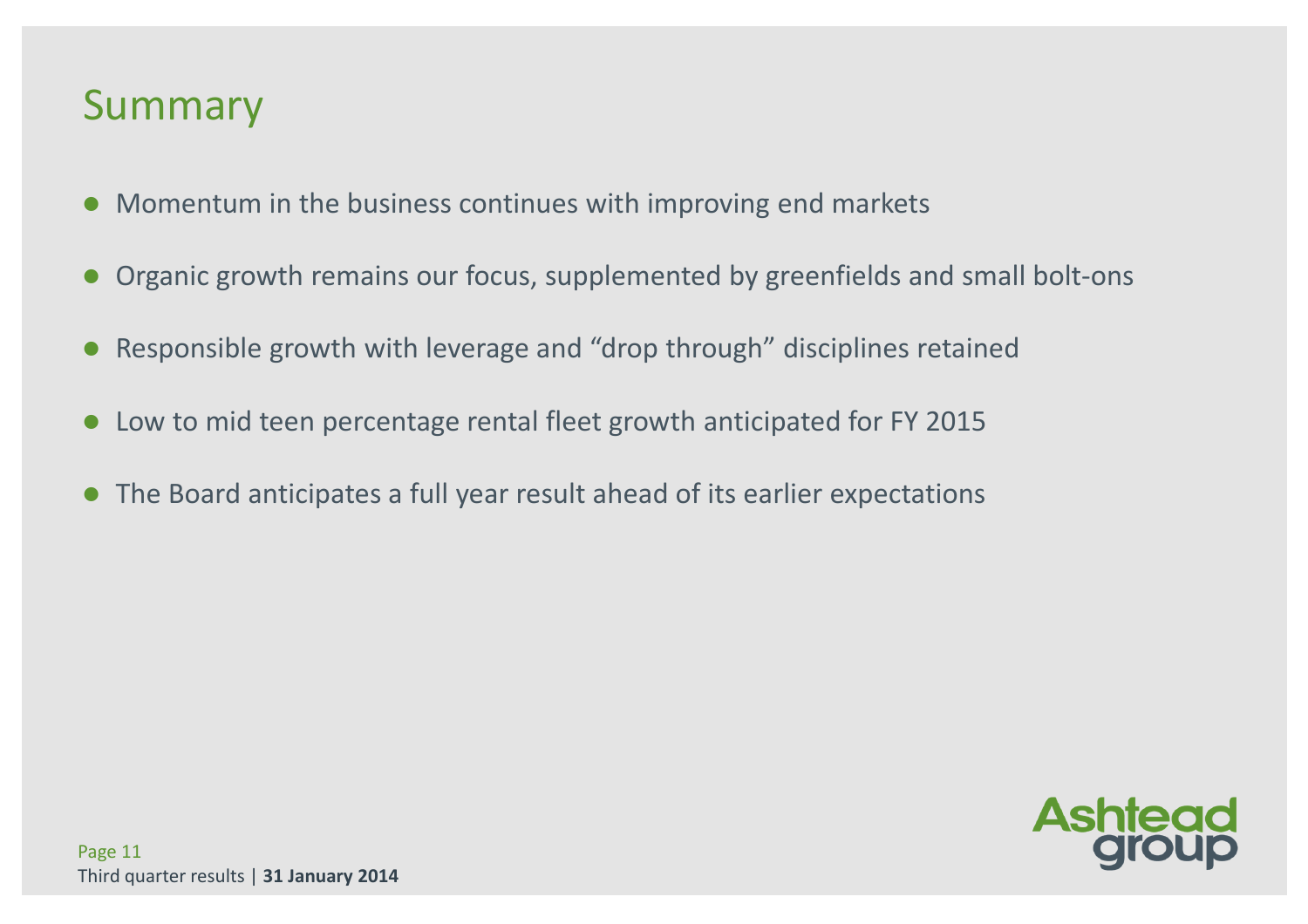# Appendices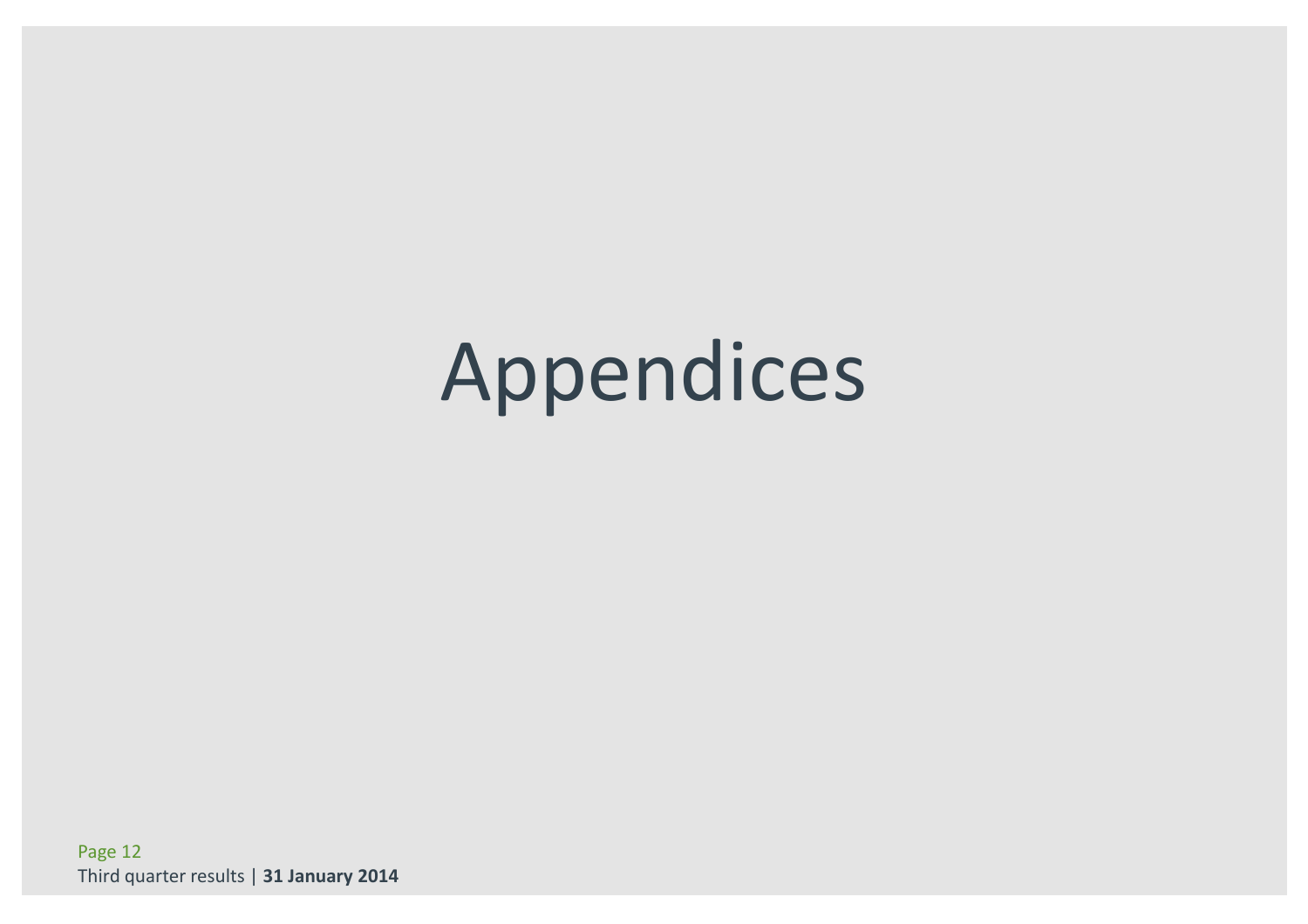### Divisional performance – Q3

|                                    | Revenue           |                          |            | <b>EBITDA</b> |                   | Profit     |                |                   |            |
|------------------------------------|-------------------|--------------------------|------------|---------------|-------------------|------------|----------------|-------------------|------------|
|                                    | 2014              | 2013                     | change $1$ | 2014          | 2013 <sup>2</sup> | change $1$ | 2014           | 2013 <sup>2</sup> | change $1$ |
| Sunbelt (\$m)                      | 551               | 455                      | $+21%$     | 240           | 177               | $+36%$     | 149            | 104               | $+44%$     |
| Sunbelt (£m)                       | 337               | 284                      | $+19%$     | 146           | 110               | $+33%$     | 90             | 64                | $+41%$     |
| A-Plant                            | 63                | 50                       | $+27%$     | 18            | 13                | $+40%$     | $\overline{4}$ | $\overline{2}$    | $+132%$    |
| Group central costs                | $\qquad \qquad -$ | $\overline{\phantom{a}}$ |            | (2)           | (2)               | $+15%$     | (2)            | (2)               | $+15%$     |
|                                    | 400               | 334                      | $+20%$     | 162           | 121               | $+34%$     | 92             | 64                | $+44%$     |
| Net financing costs                |                   |                          |            |               |                   |            | (12)           | (11)              | $+14%$     |
| Profit before tax and amortisation |                   |                          |            |               |                   |            | 80             | 53                | +50%       |
| Amortisation                       |                   |                          |            |               |                   |            | (2)            | (1)               | +59%       |
| Profit before taxation             |                   |                          |            |               |                   |            | 78             | 52                | +50%       |
| Taxation                           |                   |                          |            |               |                   |            | (29)           | (19)              | $+57%$     |
| Profit after taxation              |                   |                          |            |               |                   |            | 49             | 33                | $+46%$     |
| <b>Margins</b>                     |                   |                          |            |               |                   |            |                |                   |            |
| - Sunbelt                          |                   |                          |            | 44%           | 39%               |            | 27%            | 23%               |            |
| - A-Plant                          |                   |                          |            | 28%           | 26%               |            | 6%             | 3%                |            |
| - Group                            |                   |                          |            | 41%           | 36%               |            | 23%            | 19%               |            |

*1. As reported*

*2. Prior year figures restated for the adoption of IAS 19 'Employee Benefits' (revised)*

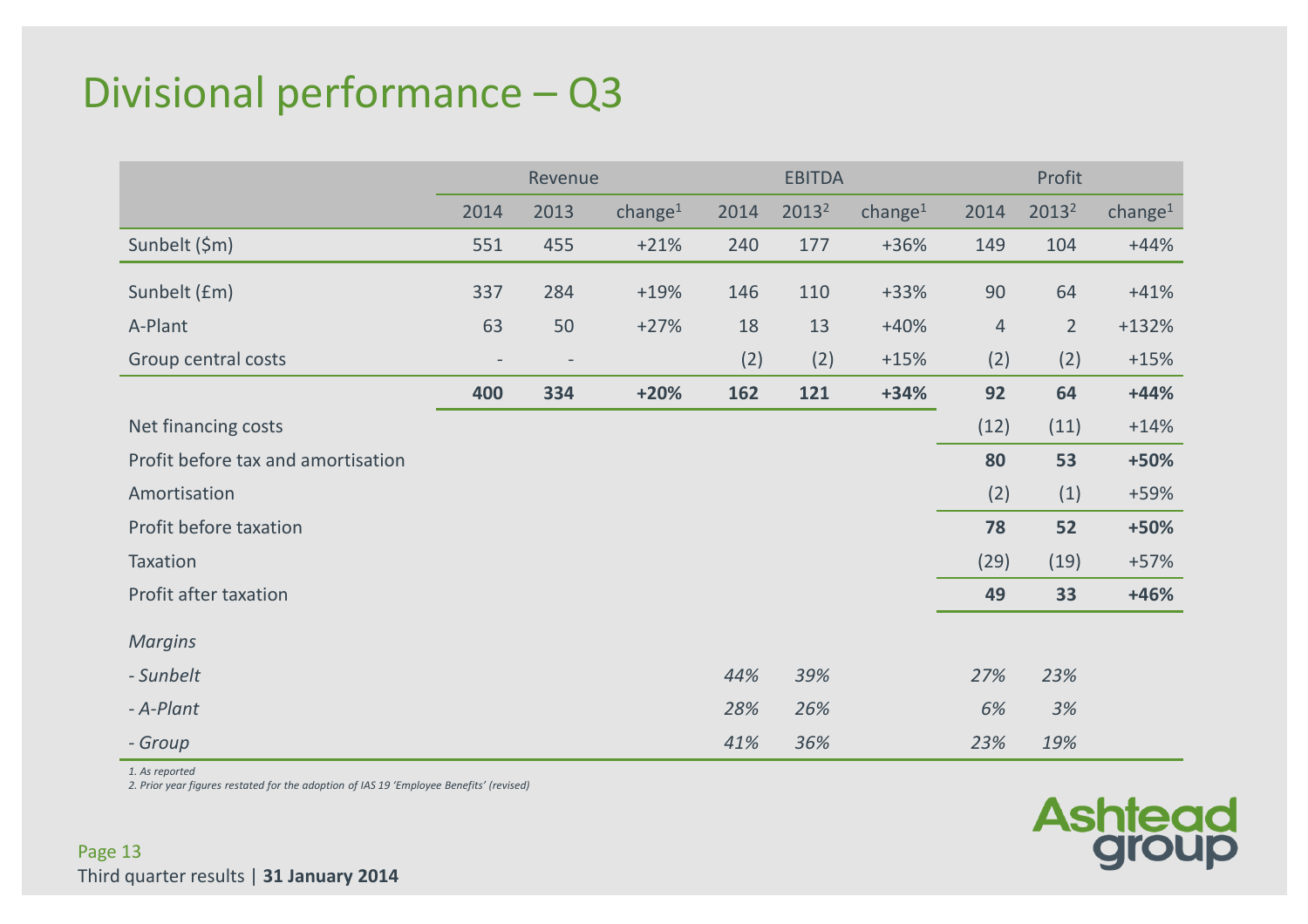### Divisional performance – LTM

|                                                                  | Revenue |       |                     | <b>EBITDA</b> |                   |            | Profit |                   |            |
|------------------------------------------------------------------|---------|-------|---------------------|---------------|-------------------|------------|--------|-------------------|------------|
|                                                                  | 2014    | 2013  | change <sup>1</sup> | 2014          | 2013 <sup>2</sup> | change $1$ | 2014   | 2013 <sup>2</sup> | change $1$ |
| Sunbelt (\$m)                                                    | 2,110   | 1,745 | $+21%$              | 925           | 696               | $+33%$     | 589    | 419               | $+41%$     |
| Sunbelt (£m)                                                     | 1,343   | 1,098 | $+22%$              | 589           | 438               | $+34%$     | 375    | 263               | $+42%$     |
| A-Plant                                                          | 254     | 204   | $+25%$              | 75            | 56                | $+34%$     | 24     | 11                | $+126%$    |
| Group central costs                                              |         |       |                     | (10)          | (9)               | $+13%$     | (10)   | (9)               | $+13%$     |
|                                                                  | 1,597   | 1,302 | $+23%$              | 654           | 485               | +35%       | 389    | 265               | $+47%$     |
| Net financing costs                                              |         |       |                     |               |                   |            | (45)   | (46)              | $-4%$      |
| Profit before tax, exceptionals, amortisation and remeasurements |         |       |                     |               |                   |            | 344    | 219               | $+57%$     |
| Exceptionals, amortisation and remeasurements                    |         |       |                     |               |                   |            | (8)    | (23)              | $-61%$     |
| Profit before taxation                                           |         |       |                     |               |                   |            | 336    | 196               | $+71%$     |
| Taxation                                                         |         |       |                     |               |                   |            | (123)  | (69)              | $+78%$     |
| Profit after taxation                                            |         |       |                     |               |                   |            | 213    | 127               | $+67%$     |
| <b>Margins</b>                                                   |         |       |                     |               |                   |            |        |                   |            |
| - Sunbelt                                                        |         |       |                     | 44%           | 40%               |            | 28%    | 24%               |            |
| - A-Plant                                                        |         |       |                     | 29%           | 28%               |            | 10%    | 5%                |            |
| - Group                                                          |         |       |                     | 41%           | 37%               |            | 24%    | 20%               |            |

*1. As reported*

*2. Prior year figures restated for the adoption of IAS 19 'Employee Benefits' (revised)*

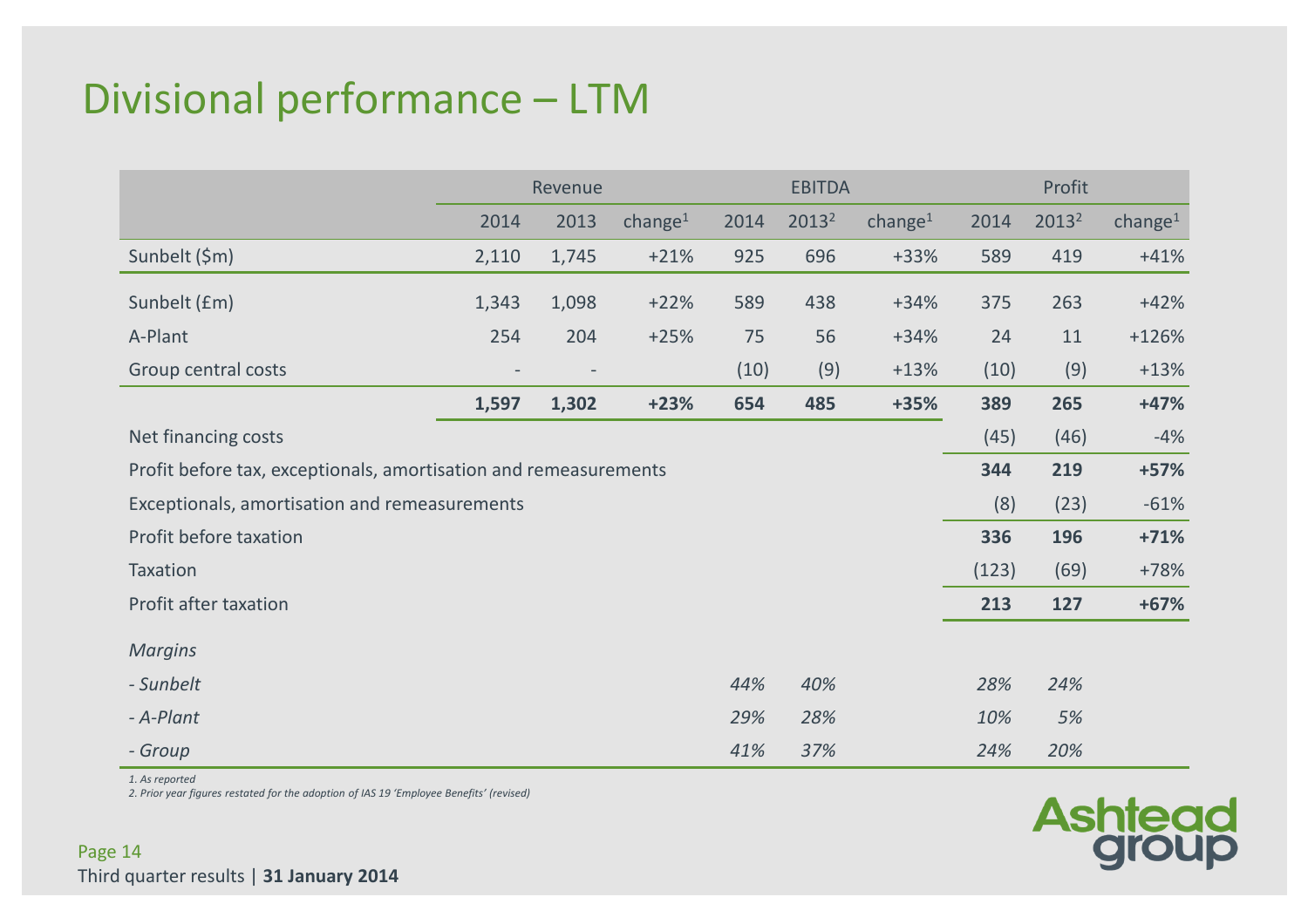### Cyclical recovery

We maintain our view of a long and steady recovery



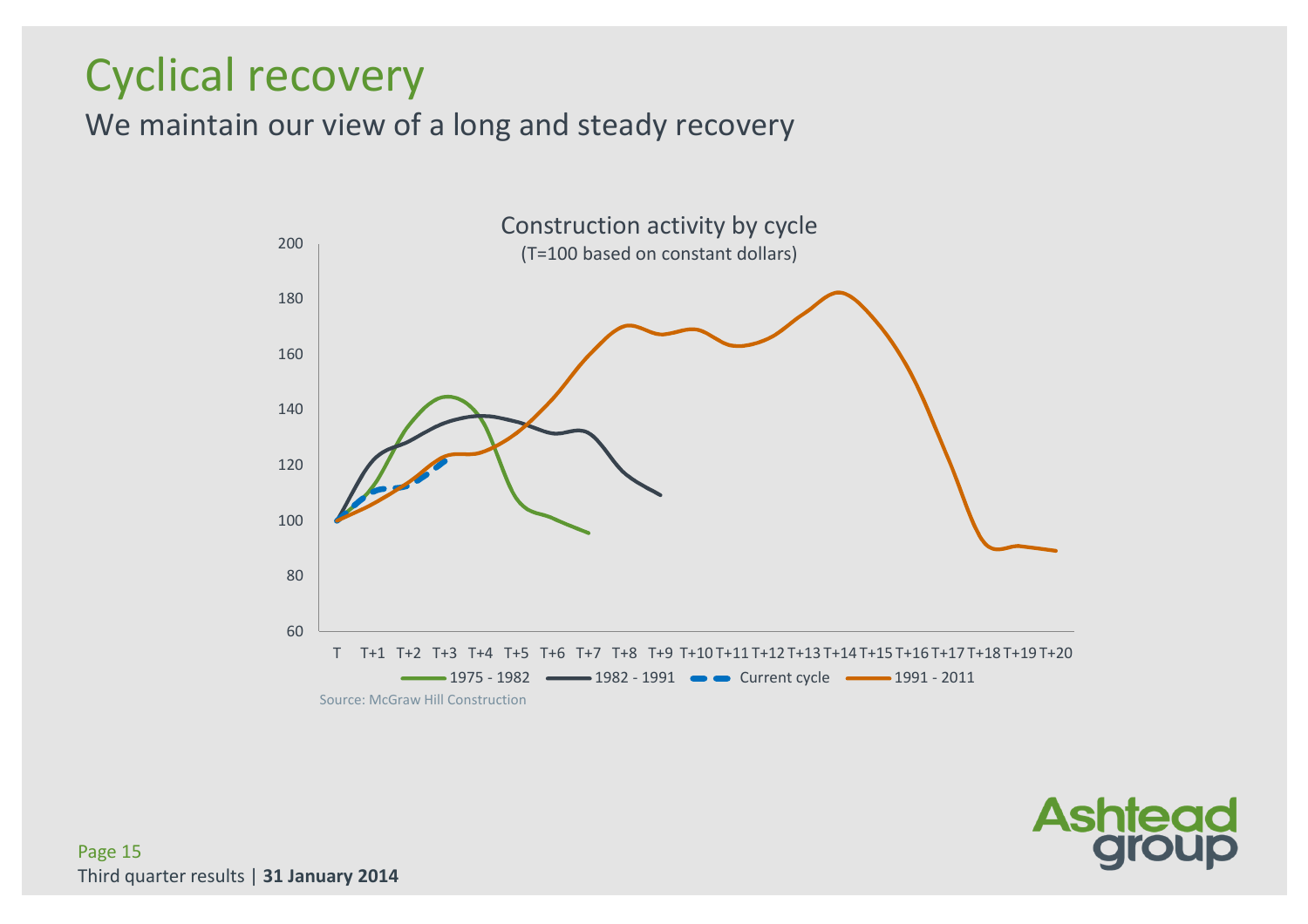### Cash flow funds organic fleet growth

|                                                                      | <b>LTM</b>    |       |       |                          |      |                          |       |       |       |                          |        |      |
|----------------------------------------------------------------------|---------------|-------|-------|--------------------------|------|--------------------------|-------|-------|-------|--------------------------|--------|------|
| f(m)                                                                 | <b>Jan 14</b> | 2013  | 2012  | 2011                     | 2010 | 2009                     | 2008  | 2007  | 2006  | 2005                     | 2004   | 2003 |
| <b>EBITDA before exceptional items</b>                               | 654           | 519   | 381   | 284                      | 255  | 359                      | 380   | 310   | 225   | 170                      | 147    | 150  |
| <b>EBITDA</b> margin                                                 | 41%           | 38%   | 34%   | 30%                      | 30%  | 33%                      | 38%   | 35%   | 35%   | 32%                      | 29%    | 28%  |
| Cash inflow from operations before fleet<br>changes and exceptionals | 608           | 501   | 365   | 280                      | 266  | 374                      | 356   | 319   | 215   | 165                      | 140    | 157  |
| Cash conversion ratio                                                | 93%           | 97%   | 96%   | 99%                      | 104% | 104%                     | 94%   | 97%   | 96%   | 97%                      | 95%    | 105% |
| Replacement capital expenditure                                      | (347)         | (329) | (273) | (203)                    | (43) | (236)                    | (231) | (245) | (167) | (101)                    | (83)   | (89) |
| Disposal proceeds                                                    | 92            | 96    | 90    | 60                       | 31   | 92                       | 93    | 78    | 50    | 36                       | 32     | 29   |
| Interest and tax                                                     | (56)          | (48)  | (57)  | (71)                     | (54) | (64)                     | (83)  | (69)  | (41)  | (31)                     | (33)   | (40) |
| Growth capital expenditure                                           | (367)         | (254) | (135) | $\overline{\phantom{a}}$ |      | $\overline{\phantom{a}}$ | (120) | (63)  | (63)  | (10)                     | $\sim$ | (18) |
| Dividends paid                                                       | (38)          | (20)  | (15)  | (15)                     | (13) | (13)                     | (10)  | (7)   | (2)   | $\overline{\phantom{a}}$ | $-$    | (9)  |
| Cash available to fund debt pay down or M&A                          | (108)         | (54)  | (25)  | 51                       | 187  | 153                      | 5     | 13    | (8)   | 59                       | 56     | 30   |

 $\bullet$ Healthy EBITDA margins ensure significant top line cash generation throughout the cycle

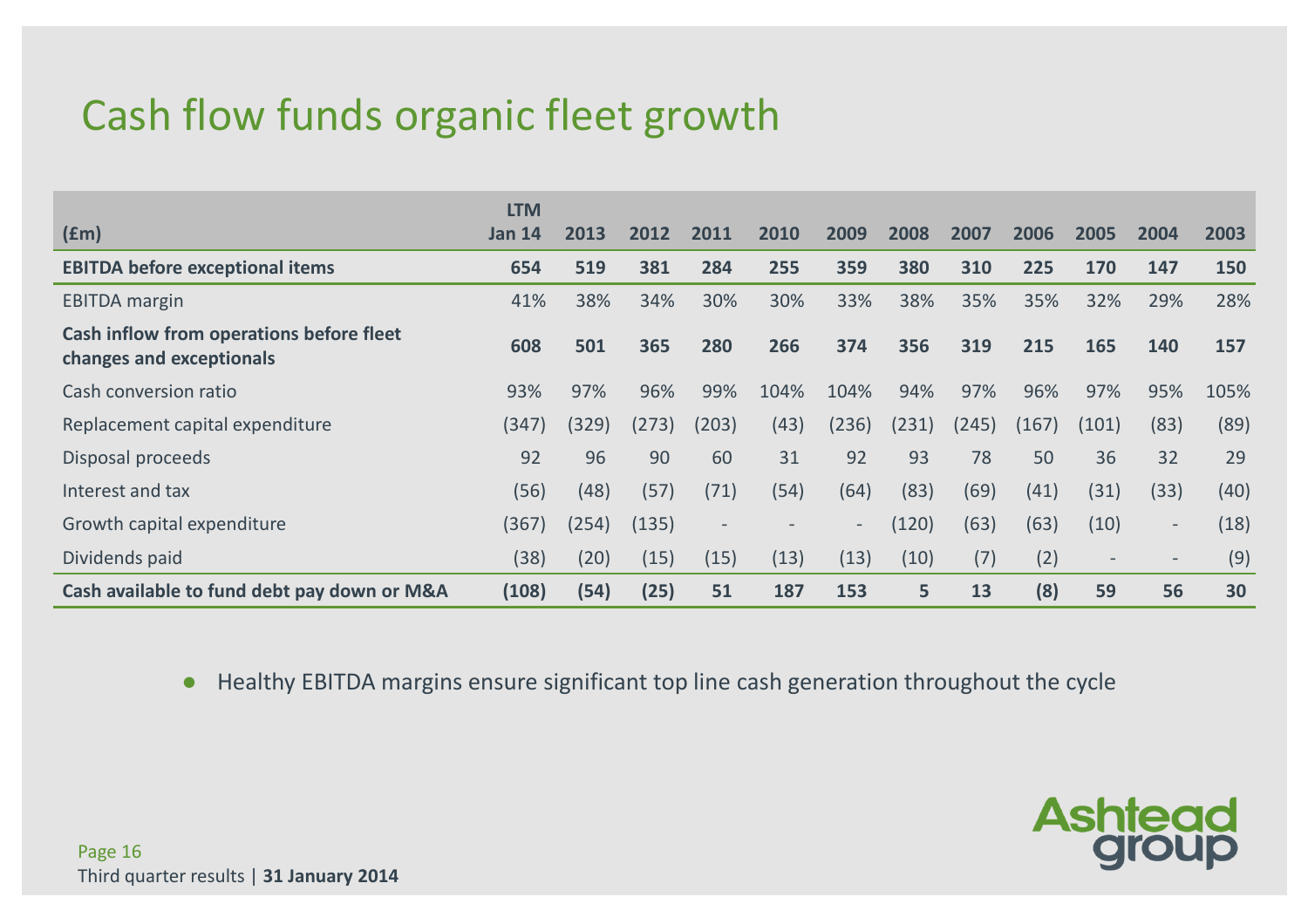### Robust debt structure with substantial capacity to fund further growth



 $\bullet$ <sup>6</sup> year average remaining commitment

- $\bullet$ No amortisation
- $\bullet$  No financial monitoring covenants
	- ̶ whilst availability exceeds \$200m (January 2014 : \$790m)

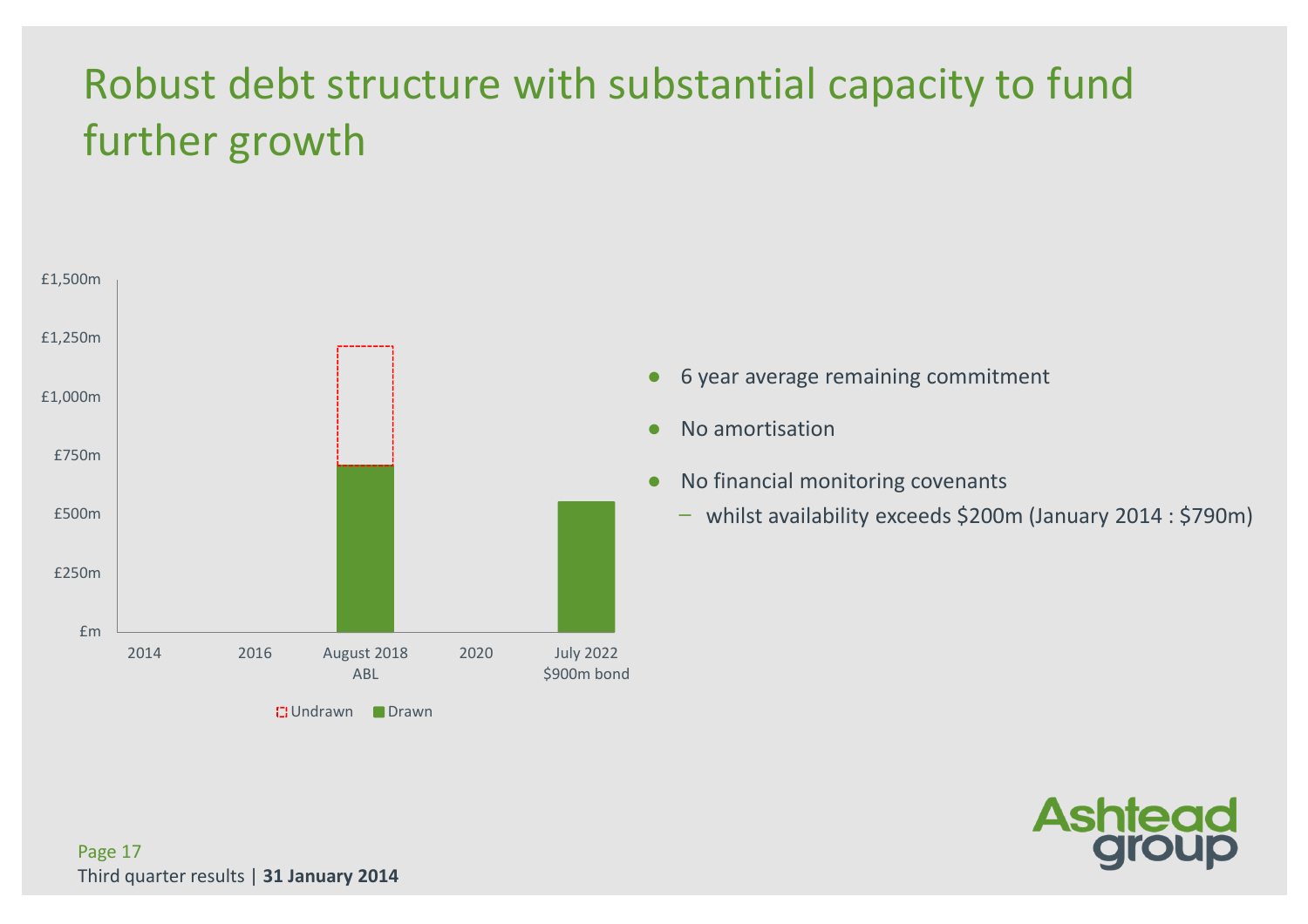### \$790m of availability at 31 January 2014



 $\bullet$ Borrowing base reflects July 2013 asset values